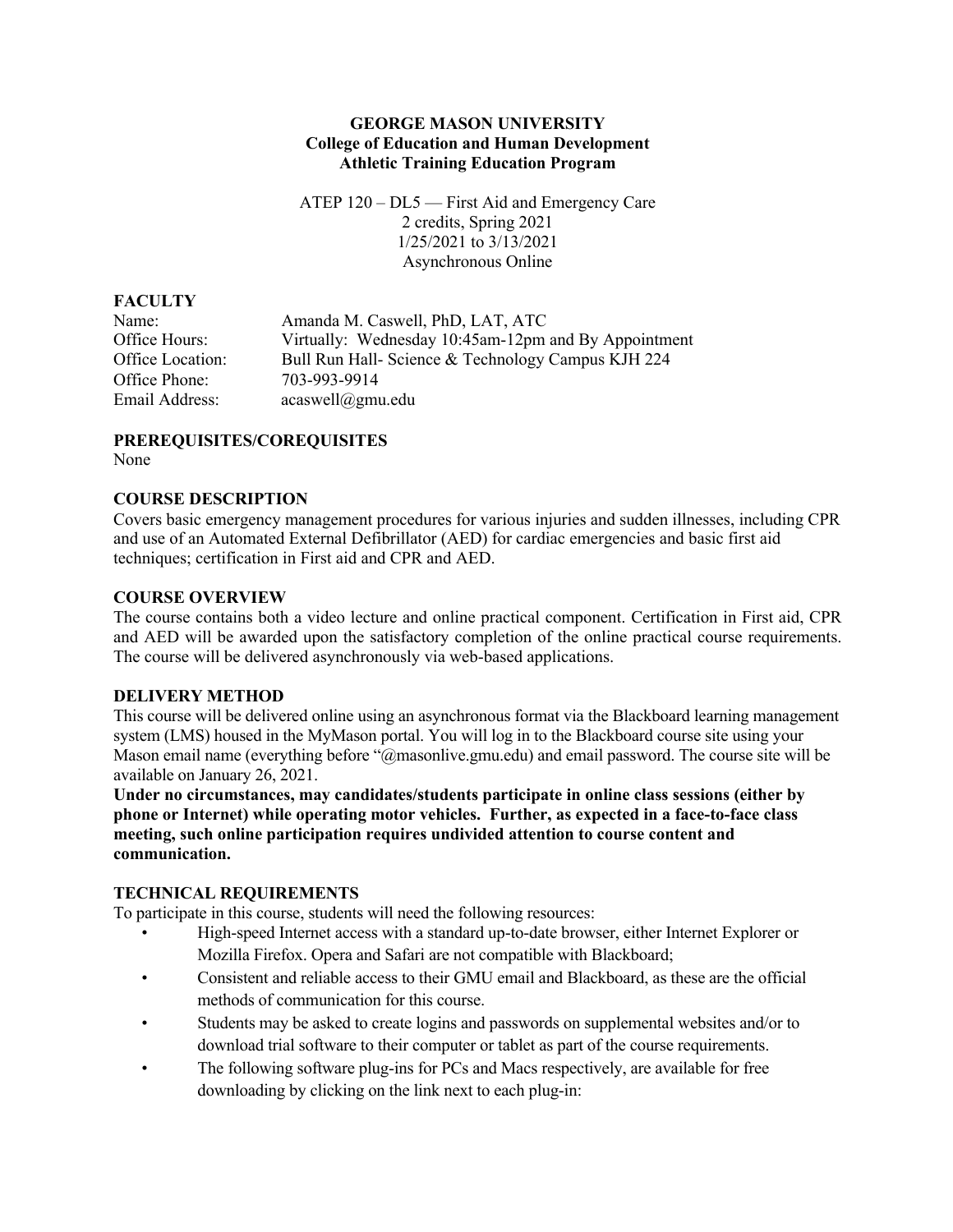- Adobe Acrobat Reader: http://get.adobe.com/reader/
- Windows Media Player: http://windows.microsoft.com/en-US/windows/downloads/windows-media-player
- Apple Quick Time Player: www.apple.com/quicktime/download

## **EXPECTATIONS**

- **Course Week:** Because asynchronous courses do not have a "fixed" meeting day, our week will start on Monday and finish on Sunday.
- **Log-in Frequency**: Students must actively check the course Blackboard site and their GMU email for communications from the instructor, at a minimum this should be 2 times per week.
- **Participation:** Students are expected to actively engage in all course activities throughout the semester, which include viewing of all course materials, completing course activities and assignments, and participating in course discussions and group interactions.
- **Technical Competence**: Students are expected to demonstrate competence in the use of all course technology. Students are expected to seek assistance if they are struggling with technical components of the course.
- **Technical Issues**: Students should expect that they could experience some technical difficulties at some point in the semester and should, therefore, budget their time accordingly. Late work will not be accepted based on individual technical issues.
- **Workload**: Expect to log in to this course **at least three times a week** to read announcements, participate in the discussions, and work on course materials. Remember, this course is **not** selfpaced. There are **specific deadlines** and **due dates** listed in the **CLASS SCHEDULE** section of this syllabus to which you are expected to adhere. It is the student's responsibility to keep track of the weekly course schedule of topics, readings, activities and assignments due.
- Instructor Support:

Students may schedule a one-on-one meeting to discuss course requirements, content or other course-related issues. Those unable to come to a Mason campus can meet with the instructor via telephone or web conference. Students should email the instructor to schedule a one-onone session, including their preferred meeting method and suggested dates/times.

- Netiquette: The course environment is a collaborative space. Experience shows that even an innocent remark typed in the online environment can be misconstrued. Students must always re-read their responses carefully before posting them, so as others do not consider them as personal offenses. *Be positive in your approach with others and diplomatic in selecting your words.* Remember that you are not competing with classmates, but sharing information and learning from others. All faculty are similarly expected to be respectful in all communications.
- **Accommodations**: Online learners who require effective accommodations to ensure accessibility must be registered with George Mason University Disability Services.

## **COURSE OBJECTIVES**

This course is designed to enable students to do the following:

- 1. Demonstrate all competencies necessary for CPR/AED certification to Emergency Care & Safety Institute standards.
- 2. Operate an Automatic External Defibrillator (AED).
- 3. Perform all competencies necessary for basic First Aid for Emergency Care & Safety Institute standards.
- 4. Recognize and properly assist in treating breathing emergencies and medical emergencies.
- 5. Demonstrate control of bleeding and shock in a patient.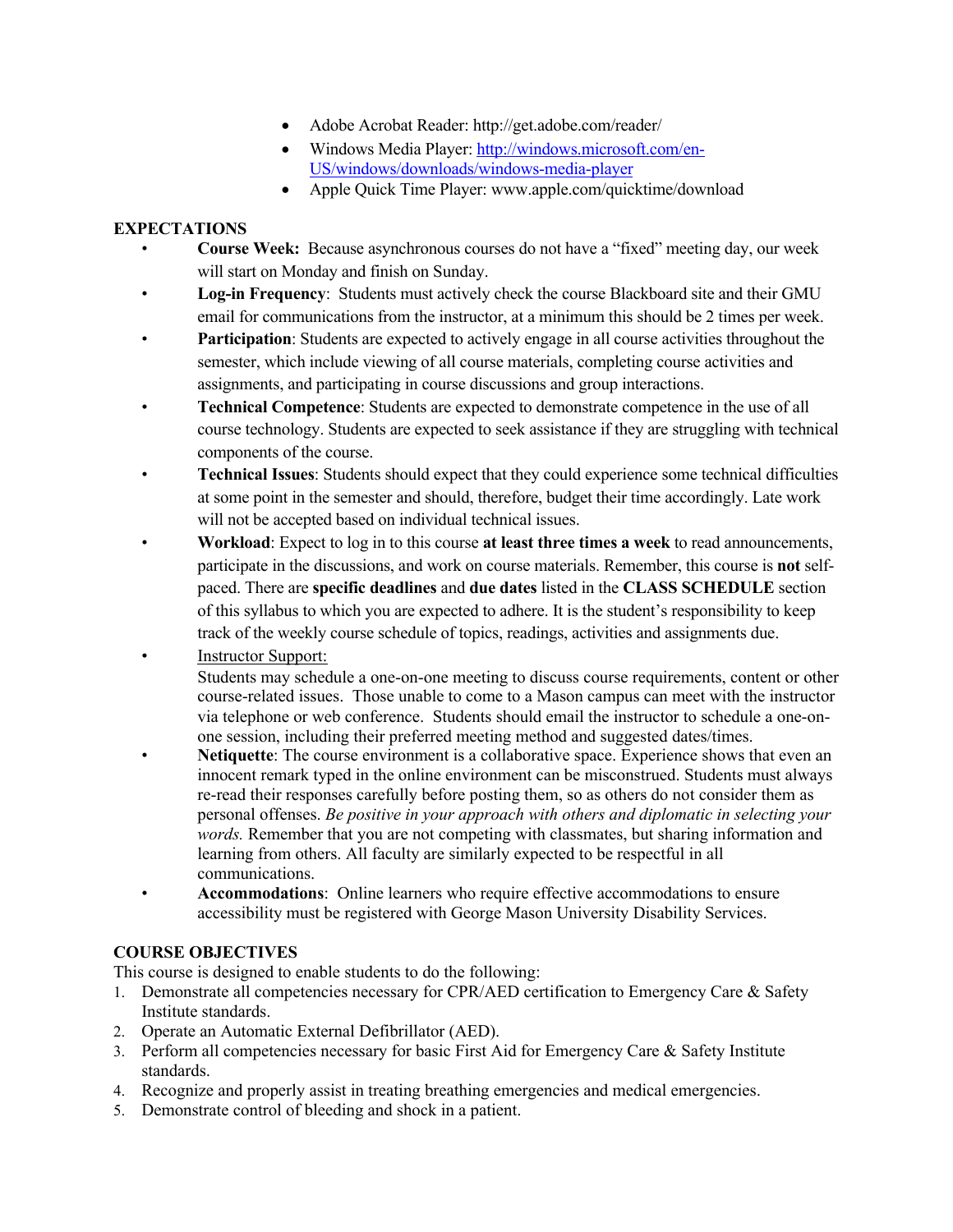- 6. Identify and provide initial first aid for soft tissue and musculoskeletal injuries.
- 7. Recognize environmental emergencies and properly apply basic first aid to assist a patient.

#### **PROFESSIONAL ASSOCIATION STANDARDS**

Further, upon completion of this course, students will meet the following professional accreditation standards:

- 1. 2010 International Consensus Guidelines for Cardiopulmonary Resuscitation (CPR) and Emergency Cardiac Care (ECC)
- 2. Commission on Accreditation of Athletic Training Education (CAATE) competencies and proficiencies in one or more of the following content areas: evidence-based practice, prevention and health promotion, clinical examination and diagnosis, acute care of injury and illness, therapeutic interventions, psychosocial strategies and referral, healthcare administration, professional development and responsibility.
- 3. National Association for Sport and Physical Education (NASPE) Domain 2: Safety and Injury Prevention

| Standard 5 | Prevent Injuries by providing safe facilities                                                                          |
|------------|------------------------------------------------------------------------------------------------------------------------|
| Standard 7 | Monitor Environmental conditions and modify participation as needed to<br>ensure the health and safety of participants |
| Standard 8 | Identify physical conditions that predispose athletes to injuries                                                      |
| Standard 9 | Recognize injuries and provide immediate appropriate care                                                              |

## **REQUIRED TEXTS**

American Red Cross- Adult, Child, Baby First Aid, CPR, AED Online Red Cross Adult, Child, Baby First Aid, CPR, AED

*\*Instructions on how to access the Red Cross website, course information, and purchasing are provided at the end of this syllabus.*

## **COURSE PERFORMANCE EVALUATION**

ATEP 120 is a *pass or fail* course.

Students must achieve a passing performance on the Red Cross Adult, Child, Baby- First Aid, CPR and AED on-line materials.

#### **The student's grade will be based on the following scale:**

**Pass**: Students successfully complete the Red Cross online learning exercises to a satisfactory level. *Students will receive a certificate of completion- this will be uploaded to Blackboard as proof of successful course completion.*

**Fail**: Students that DO NOT successfully complete the Red Cross online learning exercises and DO NOT receive a certificate of completion from the Red Cross and DO NOT submit the certificate to Blackboard by the due date March 13, 2021.

#### **Participation**

Students are expected to complete the online Red Cross course modules.

#### **PROFESSIONAL DISPOSITION**

Students are expected to exhibit professional behaviors and dispositions at all times.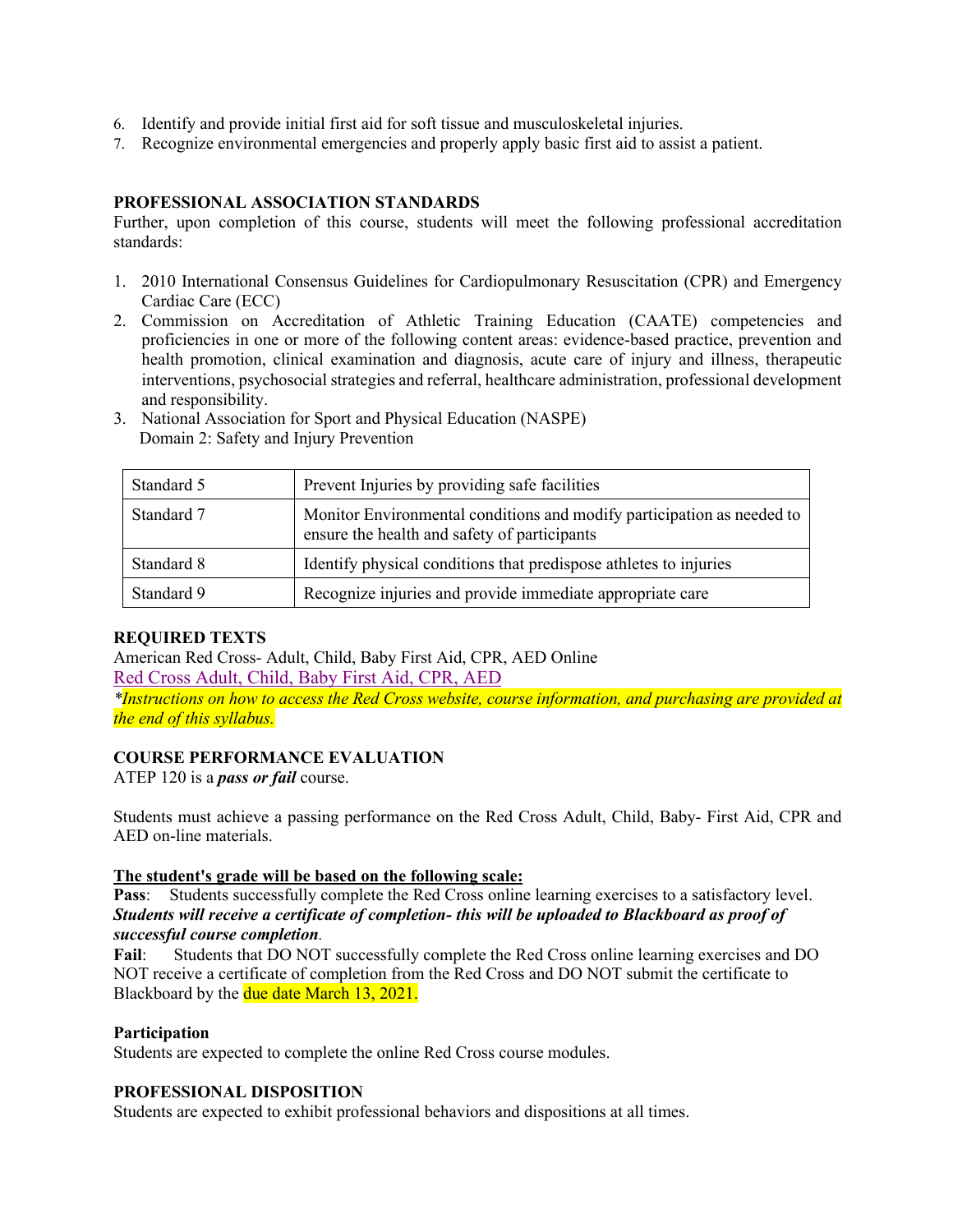| <b>WEEK</b>                 | <b>TOPIC</b>        | <b>ONLINE EXERCISE</b>        |
|-----------------------------|---------------------|-------------------------------|
|                             |                     | <b>MODULE</b>                 |
| 1 - Online Modules          | First Aid, CPR, AED | -Check Call Care              |
| $1 - 25$                    |                     | -Seizures                     |
|                             |                     | -Breathing Emergency          |
|                             |                     | -Heat Related Emergency       |
|                             |                     | -External Bleeding            |
|                             |                     | -Bone, Joint, Muscle Injuries |
|                             |                     | -Head, Neck, Spine Injuries   |
|                             |                     |                               |
| 2 - Online Modules          | First Aid, CPR/AED  | -Sudden Illness               |
| $2 - I$                     |                     | - Stroke                      |
|                             |                     | - Cold Related Emergency      |
|                             |                     | -Burns                        |
|                             |                     | -Bleeding Skill Practice      |
| <b>3 - Online Modules</b>   |                     | -Check Call Care Adult        |
| $2 - 8$                     | First Aid, CPR, AED | -Heart attack                 |
|                             |                     | -Adult CPR/Adult AED          |
|                             |                     | -Choking Adult                |
|                             |                     | -Adult CPR Skill Practice     |
|                             |                     |                               |
| <b>4-Online Modules</b>     | First Aid, CPR, AED | -Child CPR/AED                |
| $2 - 15$                    |                     | -Infant CPR/AED               |
|                             |                     | -Choking Infant               |
|                             |                     | -Infant CPR Skill Practice    |
| <b>5- Online Modules</b>    | First Aid, CPR, AED | -Choking Unresponsive Adult   |
| $2 - 22$                    |                     | -Unresponsive Child           |
|                             |                     | -Choking Unresponsive Infant  |
|                             |                     | -Advance Skill Practice       |
|                             |                     |                               |
| <b>6- Course Completion</b> |                     | <b>Blackboard</b> submission  |
| Certificate Due 3-13-2021   |                     |                               |
| $@11:59$ pm                 |                     |                               |

#### **SUGGESTED COURSE SCHEDULE- You can work ahead, but must complete and upload course completion certificate by 3/13/2021**

*Note: Faculty reserves the right to alter the schedule as necessary*

**CORE VALUES COMMITMENT**: The College of Education and Human Development is committed to collaboration, ethical leadership, innovation, research-based practice, and social justice. Students are expected to adhere to these principles.

## **GMU POLICIES AND RESOURCES FOR STUDENTS**

*Policies*

- Students must adhere to the guidelines of the Mason Honor Code (see http://oai.gmu.edu/the-masonhonor-code/).
- Students must follow the university policy for Responsible Use of Computing (see http://universitypolicy.gmu.edu/policies/responsible-use-of-computing/).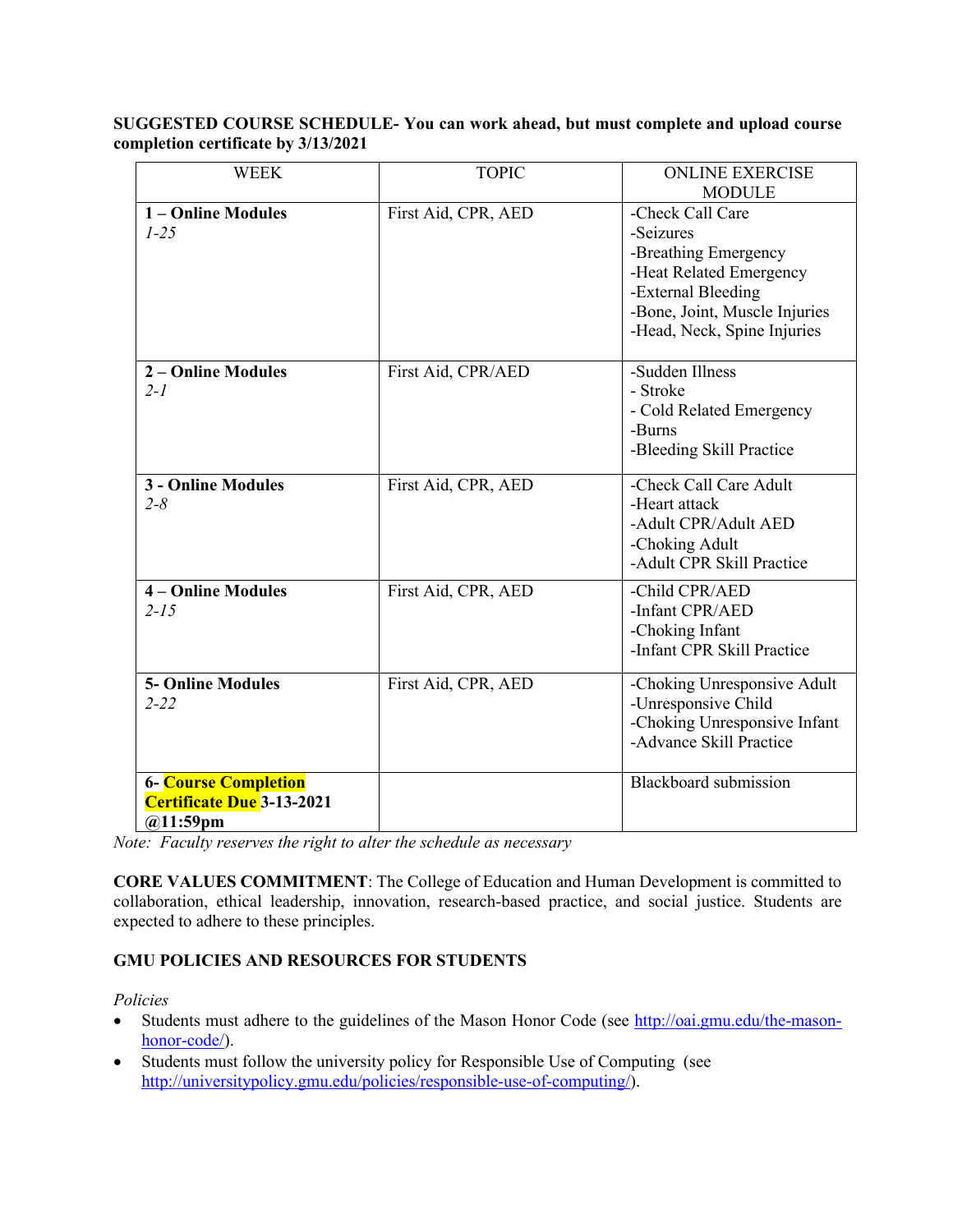- Students are responsible for the content of university communications sent to their Mason email account and are required to activate their account and check it regularly. All communication from the university, college, school, and program will be sent to students **solely** through their Mason email account.
- Students with disabilities who seek accommodations in a course must be registered with George Mason University Disability Services. Approved accommodations will begin at the time the written letter from Disability Services is received by the instructor (see http://ods.gmu.edu/).
- Students must follow the university policy stating that all sound emitting devices shall be silenced during class unless otherwise authorized by the instructor.

#### *Campus Resources*

- Support for submission of assignments to Tk20 should be directed to  $\frac{tk20\text{help@gmu.edu}}{tk20\text{help@gmu.edu}}$  or https://cehd.gmu.edu/api/tk20. Questions or concerns regarding use of Blackboard should be directed to https://its.gmu.edu/knowledge-base/blackboard-instructional-technology-support-forstudents/.
- For information on student support resources on campus, see https://ctfe.gmu.edu/teaching/student-support-resources-on-campus

## **Notice of mandatory reporting of sexual assault, interpersonal violence, and stalking:**

As a faculty member, I am designated as a "Responsible Employee," and must report all disclosures of sexual assault, interpersonal violence, and stalking to Mason's Title IX Coordinator per University Policy 1202. If you wish to speak with someone confidentially, please contact one of Mason's confidential resources, such as Student Support and Advocacy Center (SSAC) at 703-380-1434 or Counseling and Psychological Services (CAPS) at 703-993- 2380. You may also seek assistance from Mason's Title IX Coordinator by calling 703-993- 8730, or emailing titleix $(\partial g$ mu.edu.

## **For additional information on the College of Education and Human Development, please visit our website https://cehd.gmu.edu/students/ .**

#### **E-MAIL CORRESPONDENCE**

Only messages that originate from a George Mason University address will be accepted. The following is an appropriate professional format:

Dear Dr. Caswell, *(Beginning salutation example)*

I am looking forward to your class. *(Text body example)*

Regards, *(Ending Salutation example)*

*(Your name)*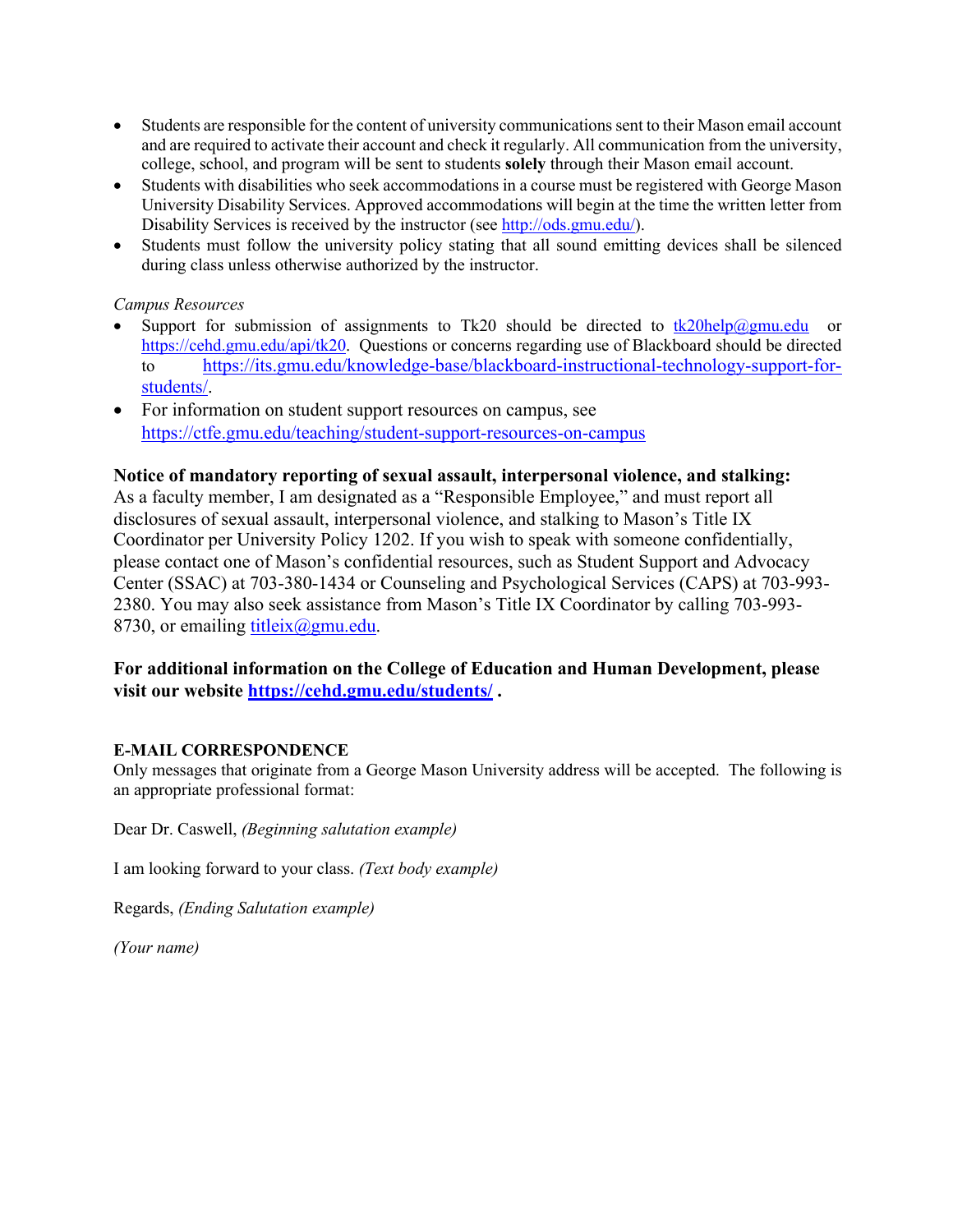**Instructions to purchase and access certification materials for** *Red Cross Adult, Child, Baby First Aid, CPR, AED online*

1. Go to the following website https://www.redcross.org/take-a-class. -Select "Training + Certification" -Select "Online Only" -Select "Adult, Child, Baby First Aid/CPR, AED Online"

| <b>American Red Cross</b><br><b>Training Services</b> |                                     | <b>Training + Certification</b> |                                                          | <b>Supplies &amp; Products</b>      |  |
|-------------------------------------------------------|-------------------------------------|---------------------------------|----------------------------------------------------------|-------------------------------------|--|
|                                                       | <b>Online Only</b>                  |                                 | <b>Courses</b>                                           | <b>Provisional Certification</b>    |  |
|                                                       | <b>First Aid</b>                    |                                 | Psychological First Aid:                                 |                                     |  |
| <b>CPR</b>                                            |                                     |                                 | Supporting Yourself and Others<br>During COVID-19 Online |                                     |  |
| <b>AED</b>                                            |                                     | $\left\langle \right\rangle$    |                                                          | 120 Day Certificate Extension       |  |
|                                                       | <b>BLS/CPR for Healthcare</b>       | ⋋                               | All Online Classes List                                  |                                     |  |
|                                                       | <b>ALS/PALS</b>                     |                                 | Aid/CPR/AED Online                                       | Adult, Child and Baby First         |  |
|                                                       | <b>Babysitting &amp; Child Care</b> |                                 |                                                          | Adult First Aid/CPR/AED Online      |  |
|                                                       | Lifeguarding                        |                                 |                                                          | <b>Advanced Child Care Training</b> |  |
|                                                       | Swimming + Water Safety             |                                 | Online                                                   |                                     |  |
|                                                       | <b>CNA Training</b>                 |                                 | <b>Coaches Online</b>                                    | <b>Safety Training For Swim</b>     |  |

2. Select "Sign Me Up"

Training + Certification / Online Only / Adult, Child and Baby First Aid/CPR/AED Online

# **Adult, Child and Baby First Aid/CPR/AED Online**

Class ID a6R0V0000015EUt ★★★★★ 4.6 (1592) Write a review

This course does not meet OSHA requirements for workplace certification. Many workplaces require training delivered by an instructor to meet OSHA requirements and do not accept certificates of completion from an online-...

**More Details** 

Provider American Red Cross **Class Setting** ONLINE

Language English

\$35.00 **SIGN ME UP** 

Contact Customer Service to sign up additional students for classes provided by the Red Cross. **Cancellation Policy** 

3. Complete "Student Information" and "Payment Information"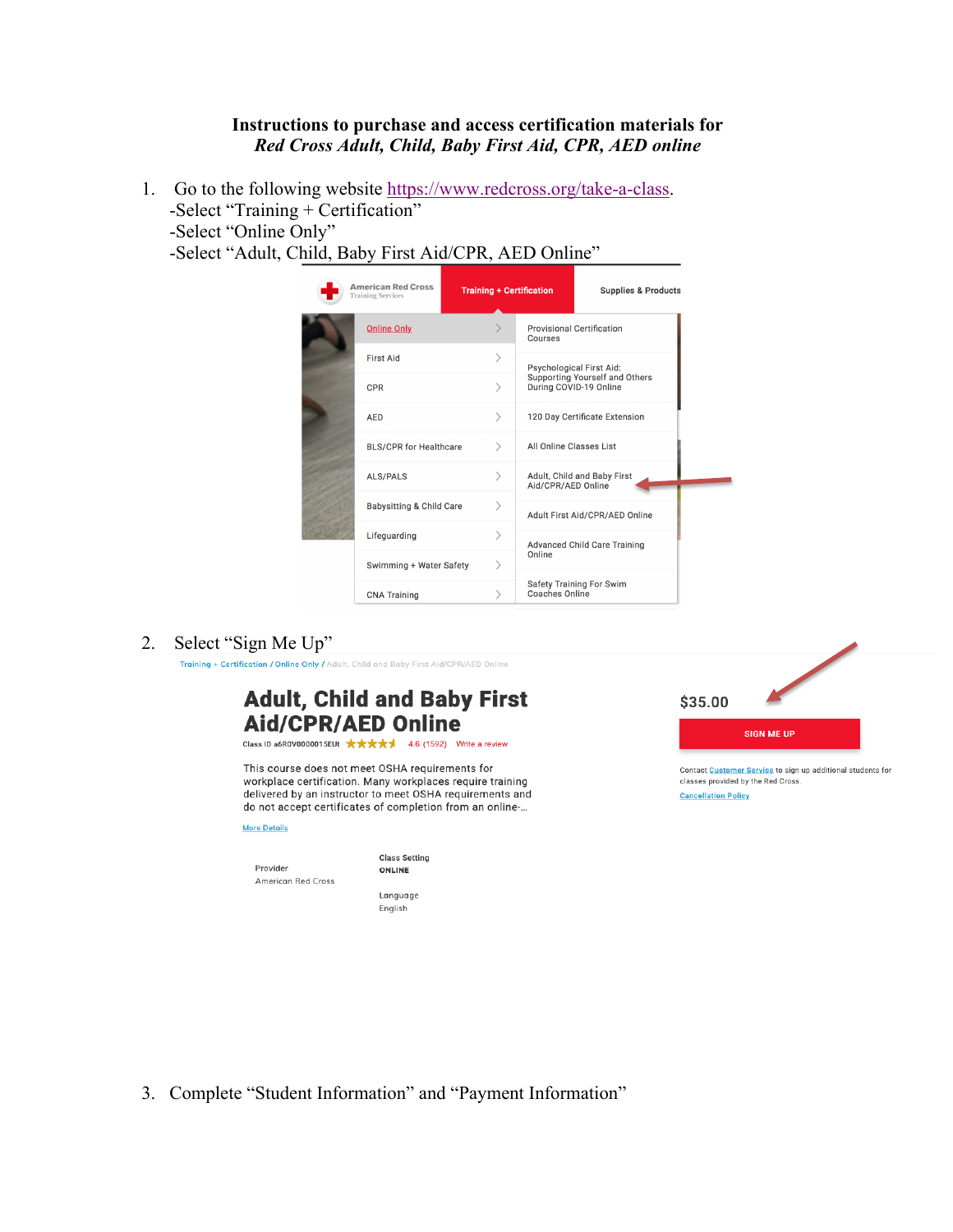|                                               | All fields are required unless noted optional. |                                                                                                                    |                  |
|-----------------------------------------------|------------------------------------------------|--------------------------------------------------------------------------------------------------------------------|------------------|
| <b>Student Information</b>                    |                                                | 1 Item In Your Cart                                                                                                | <b>Edit Cart</b> |
| <b>STUDENT EMAIL ADDRESS</b>                  | $\equiv$                                       | Adult, Child and Baby First<br>Aid/CPR/AED Online<br>ONLINE                                                        | \$35.00          |
| <b>STUDENT FIRST NAME</b>                     | <b>STUDENT LAST NAME</b>                       |                                                                                                                    |                  |
|                                               |                                                | <b>Order Summary</b>                                                                                               |                  |
| <b>Payment Information</b>                    |                                                | Subtotal:                                                                                                          | \$35.00          |
| Credit Card<br><b>VISA</b><br><b>DISCOVER</b> |                                                | <b>Order Total</b>                                                                                                 | \$35.00          |
| ◯ PayPal<br><b>What's This?</b><br>PayPal     | <b>O</b> YOUR PAYMENT IS SECURE                | Yes, I would like to receive exclusive<br>offers and news from American Red<br>Cross Health & Safety Training. You |                  |
| <b>CARD NUMBER</b>                            |                                                | can unsubscribe at any time.                                                                                       |                  |

4. You will receive a confirmation email using the email provided. From there, follow the directions in the email to create password and access online courses under your account.

#### You Must Have An Online Account

-Select "Place Order and Register"

```
Your account will allow you to access your classes and check the
status of your order.
```
**CREATE PASSWORD** 

| <b>Student</b><br><b>Name</b> | <b>Course Name</b>                                             | Date & Time                        | <b>Location</b> | <b>Class</b><br><b>Setting</b> | <b>Price</b> | <b>Online</b><br>Learning                                 |
|-------------------------------|----------------------------------------------------------------|------------------------------------|-----------------|--------------------------------|--------------|-----------------------------------------------------------|
| <b>Marcie</b><br><b>Fyock</b> | Adult, Child and<br><b>Baby First</b><br>Aid/CPR/AED<br>Online | Tue Apr 14<br>18:11:47 GMT<br>2020 | Online          | Online                         | \$35.00      | <b>Access</b><br><b>Course</b><br>Order<br><b>Details</b> |
|                               | Class ID<br>a6R0V0000015EUt                                    |                                    |                 |                                |              |                                                           |

Instructions on how to access the ONLINE learning are located here.

5. Begin your course.